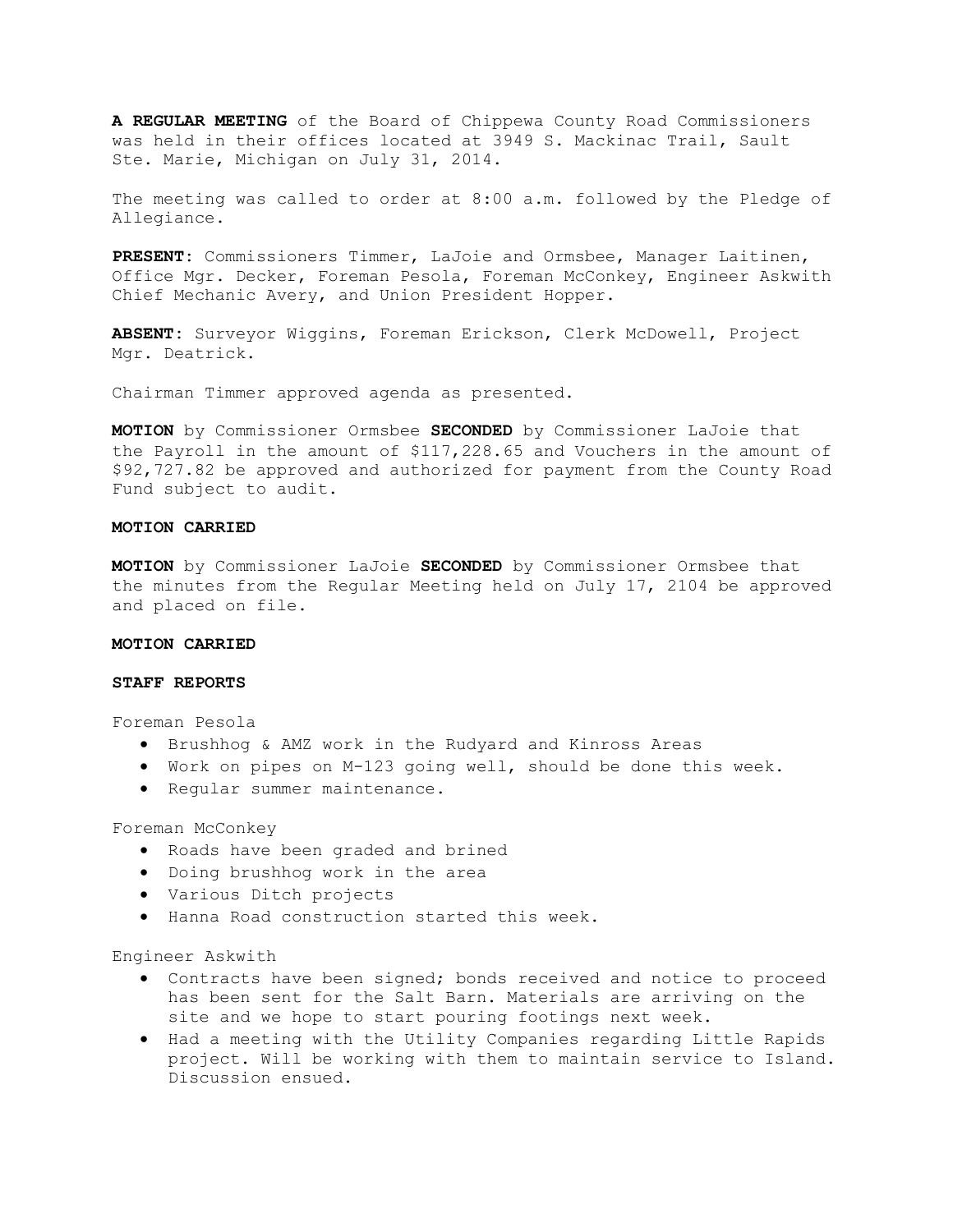· We were supplied the draft for the request for proposals. We will be reviewing and getting that out soon.

Office Manager Decker

- · Gathering information for equipment purchases.
- · Financials through June are complete.

Chief Mechanic Avery

· Busy maintaining equipment throughout the County.

## **COUNTY COMMISSIONERS REPORT**-None

# **MANAGERS REPORT**

- · Sugar Island: Whitehead Road fill job looking good and near complete. Paving has begun on 1.5 Mile Road, 3 Mile is next.
- · Attended the Joint Insurance Pool Meeting in Mt. Pleasant. Discussion ensued on the Workers Comp presentation and Business meeting. Reported that there will be no CRASIF refunds but we will still receive a refund from MCRCSIP.
- · Notified the Board that Chippewa County received Honors for low claims, we are ranked #3 in our payroll classification.
- · Manager Laitinen reported that he is very pleased with the brushhog work that was done on Kalio Road and what a difference it made at that location.
- · Reported that our pressure washer at the Eckerman location had seized up and was in need of replacement. It was decided to replace it with a full steam unit that can be used for steaming culverts and for general garage use. The purchase will be made through Michigan Steam with a cost of approximately \$9,000.00.
- · A trailer will need to be assembled or purchased to mount the steam system to. We will recycle used 275 gallon paint totes for water tanks.
- · An inquiry was sent to local Auto Dealers asking what they had for used Pick-Up's. We made one purchase from O'Connor's of a 2006 Ford F-350 for just over \$14K. Initially the thought was to purchase a few used trucks but we have decided to hold off on any other used trucks and to consider new Foreman's Trucks later this fall.
- · Continuing work on the DEQ agreement.
- · Still gathering information for the fall paving package. It will be light this year about 10K to 12K tons.

# **PUBLIC COMMENTS**

- · Commissioner Timmer commented that the work done at Plantation Road looked great. A Big Improvement.
- · Union President Hopper commented that perhaps an old single axle dump could be used for a steamer unit instead of a trailer.